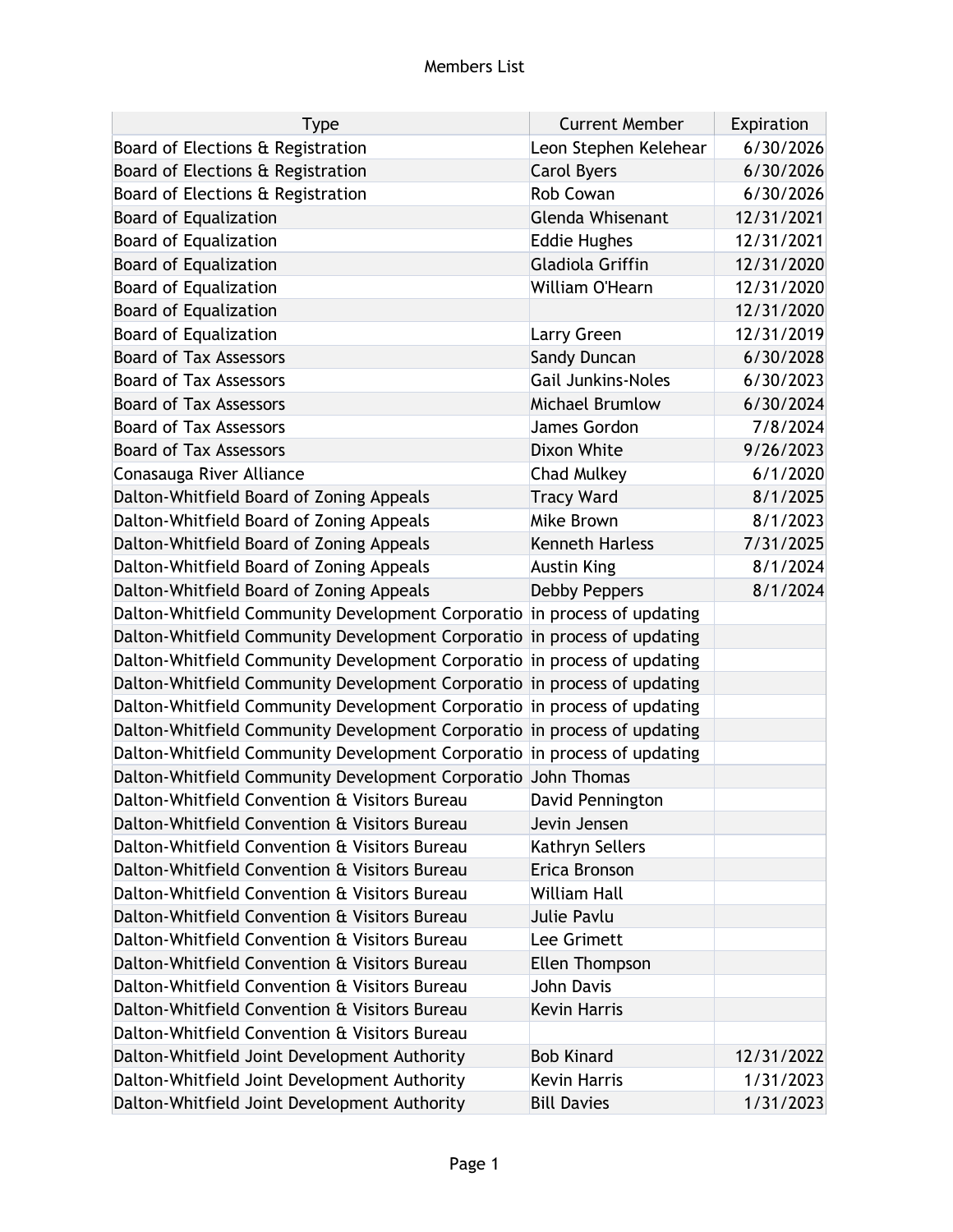## Members List

| <b>Type</b>                                  | <b>Current Member</b>  | Expiration |
|----------------------------------------------|------------------------|------------|
| Dalton-Whitfield Joint Development Authority | <b>Frank Robertson</b> | 1/31/2023  |
| Dalton-Whitfield Joint Development Authority | David Renz             | 1/31/2024  |
| Dalton-Whitfield Joint Development Authority | Juan Carlos Ramiez     | 12/31/2023 |
| Dalton-Whitfield Joint Development Authority | David Jolly            | 1/31/2025  |
| Dalton-Whitfield Library Board of Trustees   | Johnathan L. Bledsoe   | 6/30/2023  |
| Dalton-Whitfield Library Board of Trustees   | John Hutcheson         | 6/30/2022  |
| Dalton-Whitfield Library Board of Trustees   | Anna Adamson           | 6/30/2025  |
| Dalton-Whitfield Planning Commission         | David Pennington VI    | 7/10/2024  |
| Dalton-Whitfield Planning Commission         | <b>Scott Delay</b>     | 7/10/2023  |
| Dalton-Whitfield Planning Commission         | <b>Chris Shiflett</b>  | 7/12/2024  |
| Dalton-Whitfield Planning Commission         | Jodi McClurg           | 7/10/2021  |
| Dalton-Whitfield Planning Commission         | Jim Lidderdale         | 7/10/2021  |
| Dalton-Whitfield Planning Commission         | Eric Barr              | 7/10/2026  |
| Dalton-Whitfield Solid Waste Authority       | Jevin Jensen           |            |
| Dalton-Whitfield Solid Waste Authority       | vacant                 |            |
| Dalton-Whitfield Solid Waste Authority       | <b>Tyree Goodlet</b>   |            |
| Dalton-Whitfield Solid Waste Authority       | David Pennington       |            |
| Dalton-Whitfield Solid Waste Authority       | <b>Greg Jones</b>      |            |
| <b>DBHDD Region 1 Advisory Council</b>       | Vacant                 |            |
| <b>DBHDD Region 1 Advisory Council</b>       | Vacant                 |            |
| <b>DBHDD Region 1 Advisory Council</b>       | vacant                 |            |
| Department of Family & Childrens Services    | Miguel Garcia          | 6/30/2021  |
| Department of Family & Childrens Services    | Kelly Kuhne McAllister | 6/30/2024  |
| Department of Family & Childrens Services    | Roberto Rojas          | 6/30/2020  |
| Department of Family & Childrens Services    | Det. John Helton       | 6/30/2024  |
| Department of Family & Childrens Services    | Rebecca D. Haley       | 6/30/2023  |
| Department of Family & Childrens Services    | James Stephen          | 6/30/2022  |
| <b>EMS Quality Review Committee</b>          | <b>Randy Kittle</b>    |            |
| <b>EMS Quality Review Committee</b>          | <b>Edward O'Brien</b>  |            |
| <b>EMS Quality Review Committee</b>          | <b>Todd Pangle</b>     | 3/1/2021   |
| <b>EMS Quality Review Committee</b>          | <b>Sharrel Jones</b>   | 12/31/2020 |
| <b>EMS Quality Review Committee</b>          |                        |            |
| <b>EMS Quality Review Committee</b>          | Kyle Moreno            |            |
| <b>EMS Quality Review Committee</b>          |                        |            |
| <b>EMS Quality Review Committee</b>          | <b>Robert Sivick</b>   |            |
| <b>GDMPO Advisory Committee</b>              | <b>Robert Buckley</b>  |            |
| <b>GDMPO Advisory Committee</b>              | <b>Ethan Calhoun</b>   |            |
| <b>GDMPO Advisory Committee</b>              | Jean Garland           |            |
| <b>GDMPO Pending Policy Committee</b>        | Ron Schinnick          |            |
| <b>GDMPO Pending Policy Committee</b>        | <b>Greg Hogan</b>      |            |
| <b>Greater Dalton MPO Policy Committee</b>   | Ken Gowin              |            |
| <b>Greater Dalton MPO Policy Committee</b>   |                        |            |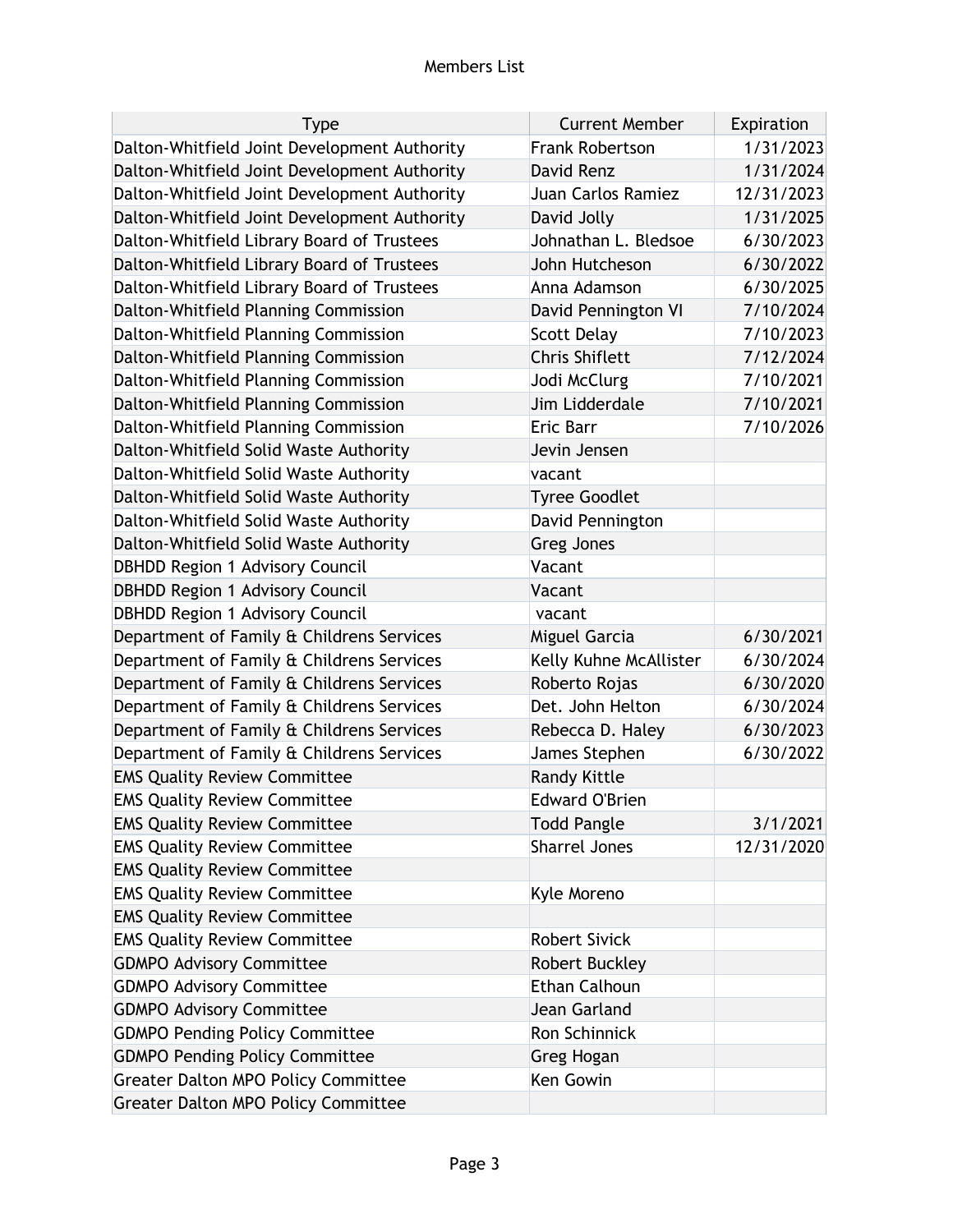| <b>Type</b>                                           | <b>Current Member</b>   | Expiration |
|-------------------------------------------------------|-------------------------|------------|
| <b>Greater Dalton MPO Policy Committee</b>            | Mike Brown              |            |
| <b>Greater Dalton MPO Policy Committee</b>            |                         |            |
| <b>Greater Dalton MPO Policy Committee</b>            |                         |            |
| <b>Greater Dalton MPO Policy Committee</b>            | Jevin Jensen            |            |
| <b>Greater Dalton MPO Policy Committee</b>            | <b>Radney Simpson</b>   |            |
| <b>Greater Dalton MPO Tech Coordinating Committee</b> | <b>Rick Holsomback</b>  |            |
| <b>Greater Dalton MPO Tech Coordinating Committee</b> | <b>Frank Hubbs</b>      |            |
| <b>Greater Dalton MPO Tech Coordinating Committee</b> | DeWayne Hunt            |            |
| <b>Greater Dalton MPO Tech Coordinating Committee</b> | <b>Ben Kinsey</b>       |            |
| <b>Greater Dalton MPO Tech Coordinating Committee</b> | <b>Matt Sanford</b>     |            |
| <b>Greater Dalton MPO Tech Coordinating Committee</b> | Dave Cox                |            |
| <b>Greater Dalton MPO Tech Coordinating Committee</b> |                         |            |
| <b>Greater Dalton MPO Tech Coordinating Committee</b> | Tamara Chistion         |            |
| <b>Greater Dalton MPO Tech Coordinating Committee</b> | Megan Weiss             |            |
| <b>Greater Dalton MPO Tech Coordinating Committee</b> | <b>Mike Haithcock</b>   |            |
| <b>Greater Dalton MPO Tech Coordinating Committee</b> | Kent Benson             |            |
| <b>Greater Dalton MPO Tech Coordinating Committee</b> | <b>Carlos Gonzalez</b>  |            |
| <b>Greater Dalton MPO Tech Coordinating Committee</b> |                         |            |
| <b>Highland Rivers Governing Board</b>                | <b>Tom Brown</b>        | 6/30/2024  |
| Limestone Valley Resource Conv & Dev Council          | <b>Chris Hester</b>     |            |
| Limestone Valley Resource Conv & Dev Council          | Vacant                  |            |
| Murray-Whitfield Joint Development Authority          |                         |            |
| Murray-Whitfield Joint Development Authority          |                         |            |
| Murray-Whitfield Joint Development Authority          |                         |            |
| Murray-Whitfield Joint Development Authority          |                         |            |
| Murray-Whitfield Joint Development Authority          |                         |            |
| Murray-Whitfield Joint Development Authority          |                         |            |
| Murray-Whitfield Joint Development Authority          |                         |            |
| North Georgia Community Action Board                  | <b>Gordon Delashmit</b> |            |
| North Georgia Community Action Board                  | <b>John Thomas</b>      |            |
| Northwest Georgia Regional Commission                 | <b>Mitch Sanford</b>    |            |
| Northwest Georgia Regional Commission                 | Jevin Jensen            |            |
| Northwest Georgia Regional Commission                 | Kenny Gowin             |            |
| NW GA Trade & Convention Center Authority             | <b>Robby Staten</b>     |            |
| NW GA Trade & Convention Center Authority             | <b>Cathy Snyder</b>     | 1/31/2023  |
| NW GA Trade & Convention Center Authority             | Annalee Harlan          |            |
| Region 1 EMS Coordinating Council                     | <b>Wendy Saylors</b>    | 6/30/2024  |
| Region 1 EMS Coordinating Council                     | Ed O'Brien              | 6/1/2025   |
| Whitfield County Board of Health                      | <b>Bucky Broadrick</b>  | 12/31/2022 |
| Whitfield County Board of Health                      | <b>Rodney Weaver</b>    | 12/31/2022 |
| Whitfield County Board of Health                      | <b>John Thomas</b>      |            |
| Whitfield County Board of Health                      | John Antalis            | 12/31/2024 |